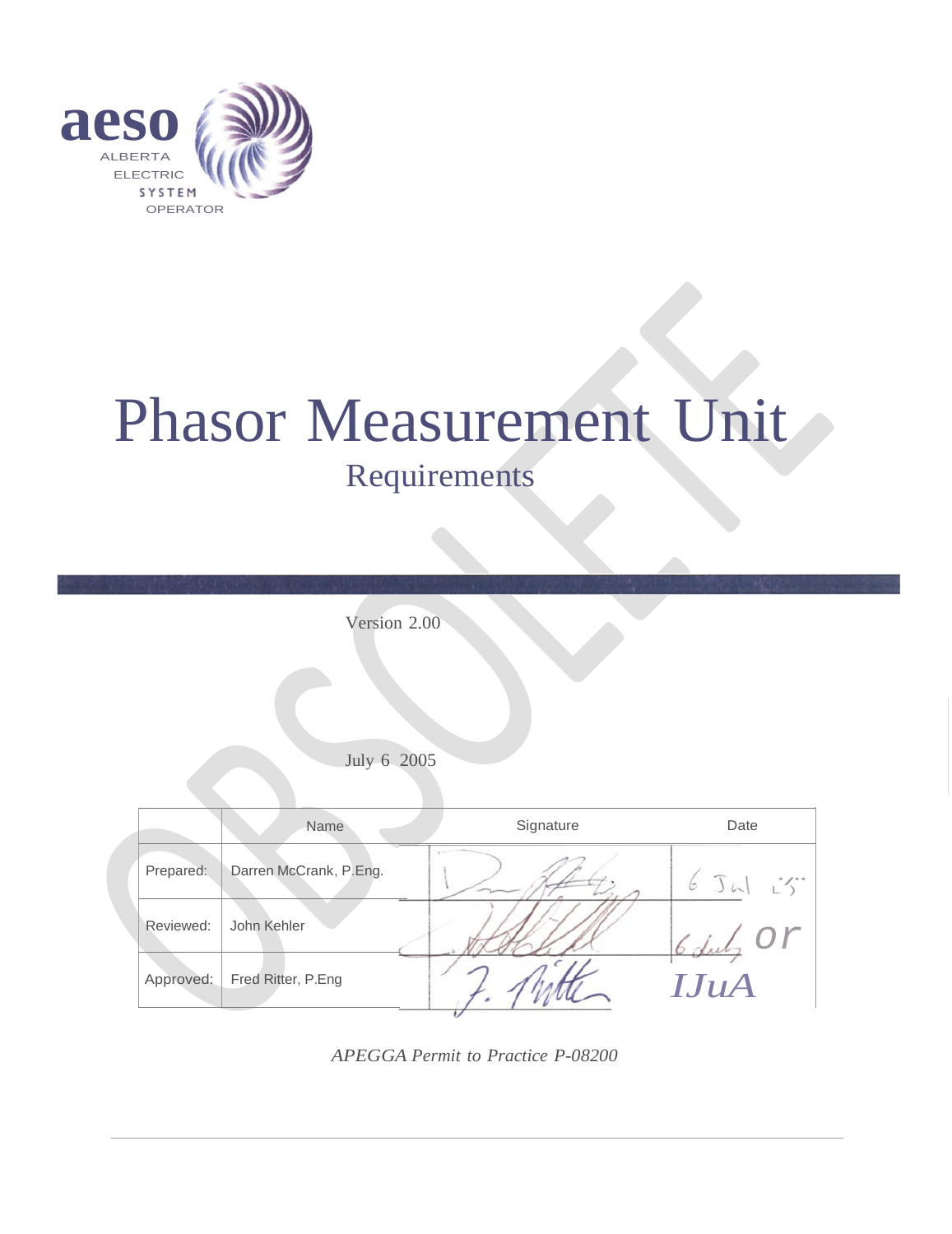# Change History

| Version | Author                 | Description                                                                                                                                         | Date       |
|---------|------------------------|-----------------------------------------------------------------------------------------------------------------------------------------------------|------------|
| 1.00    | Darren McCrank, P.Eng. | Supercedes document<br>"Ref_Doc_AESO_PMU_20030607_rev4"<br>as the PMU requirements document in<br>support of Site PMU Functional<br>Specifications. | 2004-06-10 |
|         |                        | This version is the first release as a<br>requirements document. ABB 521 PMU<br>added to list of recommended equipment.                             |            |
| 2.00    | Darren McCrank, P.Eng. | Updated to replace Dropchute requirement<br>with cygwin freeware and update PC and<br>DMZ requirements.                                             | 2005-07-06 |
|         |                        | Addition of Hathaway IDM to approved list of<br>PMU <sub>s</sub>                                                                                    |            |
|         |                        |                                                                                                                                                     |            |

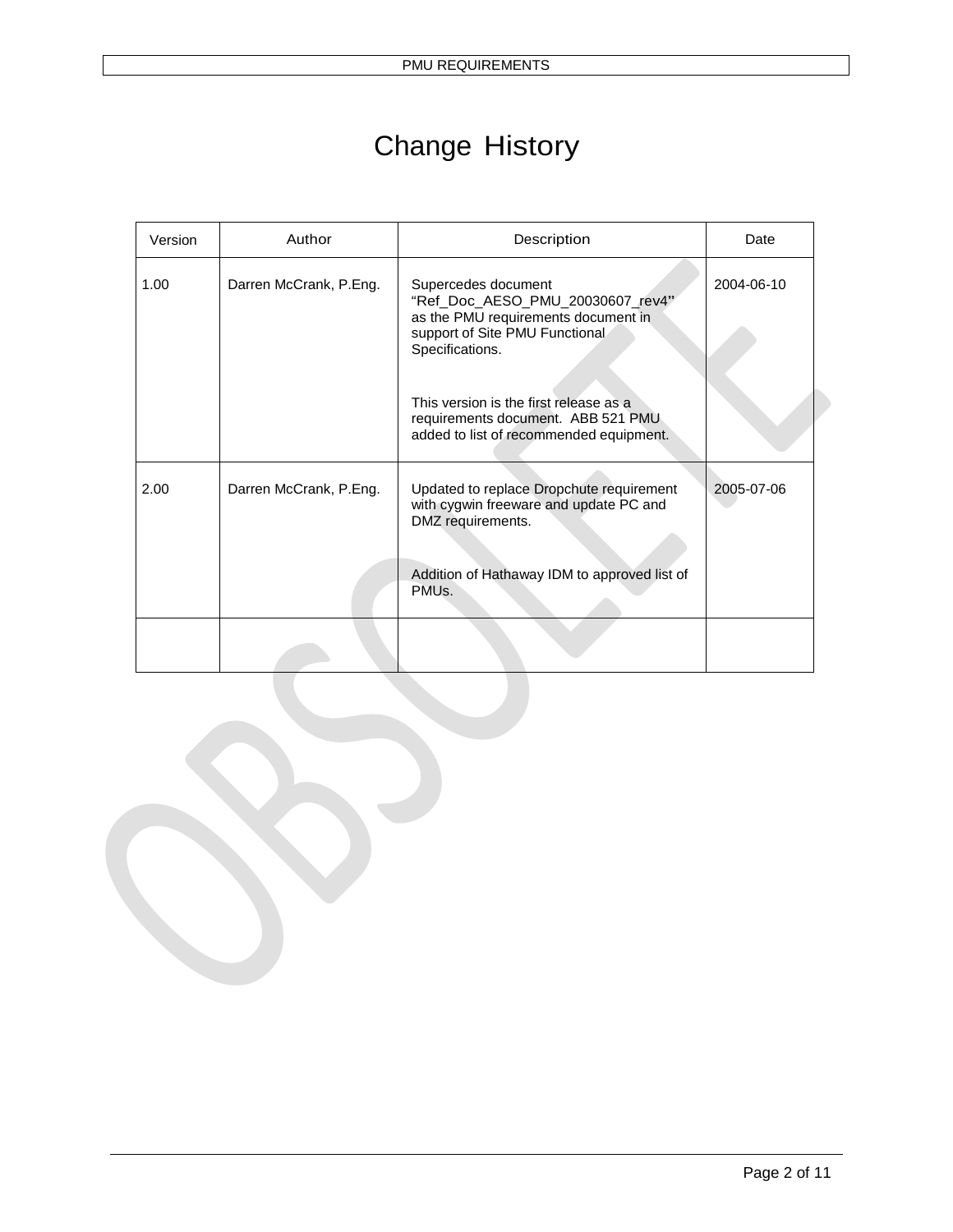# Table of Contents

|       | Table of Contents                                                                                                                                                                                                                                     |                          |
|-------|-------------------------------------------------------------------------------------------------------------------------------------------------------------------------------------------------------------------------------------------------------|--------------------------|
|       | 1.0 Introduction                                                                                                                                                                                                                                      |                          |
| 1.1.1 | Scope                                                                                                                                                                                                                                                 | 3                        |
|       | 1.1.2 Methods of Compliance                                                                                                                                                                                                                           | 3                        |
| 1.1.3 | Definitions                                                                                                                                                                                                                                           | $\overline{3}$           |
|       | the contract of the contract of the contract of the contract of the contract of                                                                                                                                                                       | 3                        |
|       | 2.1 PMU Requirements                                                                                                                                                                                                                                  |                          |
| 2.1.1 | Functional<br>the control of the control of the control of the control of the control of                                                                                                                                                              | 3                        |
|       | 2.1.2 Time Tagging Capability                                                                                                                                                                                                                         | 3                        |
| 2.1.3 | Triggers                                                                                                                                                                                                                                              | 3                        |
| 2.1.4 | Output Data                                                                                                                                                                                                                                           | $\bar{3}$                |
| 2.1.5 | Preferred Additional Features                                                                                                                                                                                                                         | $\overline{\mathcal{E}}$ |
|       | 2.2 PMU Support System Requirements                                                                                                                                                                                                                   |                          |
| 2.2.1 | System Setup                                                                                                                                                                                                                                          | 3                        |
| 2.2.2 | Data and System Access Capabilities                                                                                                                                                                                                                   | 3                        |
| 2.2.3 | Data Security                                                                                                                                                                                                                                         | $\bar{3}$                |
| 2.2.4 | Data Display Features                                                                                                                                                                                                                                 | 3                        |
|       | 3.0 PMU Owner to AESO Relationship                                                                                                                                                                                                                    | 3                        |
| 3.1.1 | <b>Licensing Arrangements</b>                                                                                                                                                                                                                         | 3                        |
| 3.1.2 | Setup, Commissioning and Support                                                                                                                                                                                                                      | 3                        |
| 3.1.3 | Documentation<br><u> De Carlos de Carlos de Carlos de Carlos de Carlos de Carlos de Carlos de Carlos de Carlos de Carlos de Carlos de Carlos de Carlos de Carlos de Carlos de Carlos de Carlos de Carlos de Carlos de Carlos de Carlos de Carlos </u> | 3                        |
| 3.1.4 | Testing and Maintenance                                                                                                                                                                                                                               | 3                        |
| 3.1.5 | Responsibilities                                                                                                                                                                                                                                      | 3                        |
|       |                                                                                                                                                                                                                                                       |                          |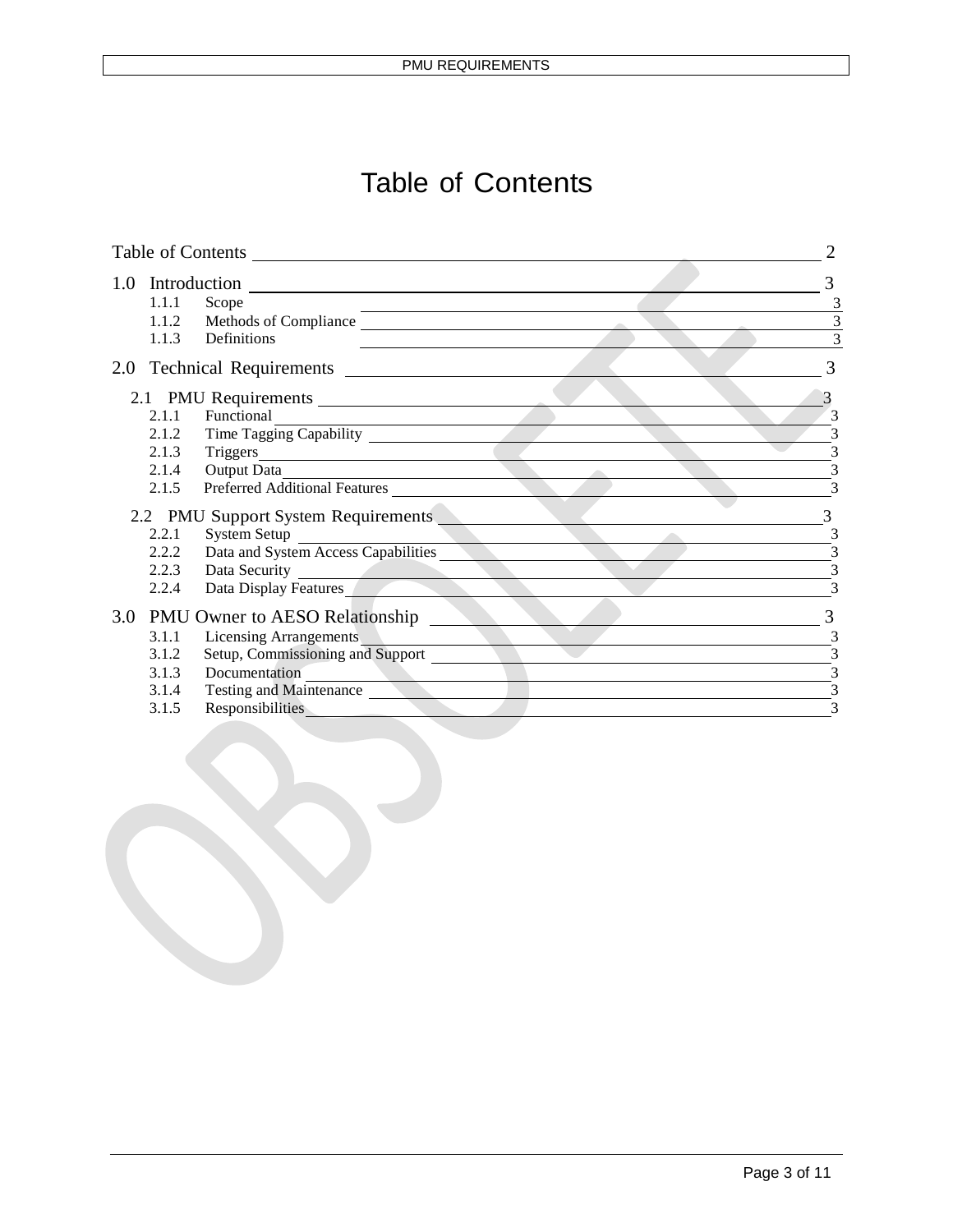## 1.0 INTRODUCTION

#### 1.1.1 Scope

This document sets out the technical requirements for phasor measurement units (PMU) and supporting equipment installed on the Alberta Interconnected Electric System (AIES). The equipment will be used to measure system parameters from generators, lines or transmission facilities. The data will be used to assess the performance of the generators and the interconnected power system during steady state and transient conditions. This assessment will further be used to compare the actual performance of generating or transmission facilities, as indicated by the PMU, to results predicted by analytical models, hence leading to improvement in those models.

This document also sets out the PMU Owner to Alberta Electric System Operator (AESO) relationship requirements as the data acquisition shall be a shared responsibility.

#### 1.1.2 Methods of Compliance

There are two basic options for meeting the technical requirements of this document

- The PMU Owner can choose to utilize equipment recommended by the AESO, which meet the specifications defined in this document. The recommended equipment is identified in section 2.0. The advantage of using this equipment is that it has been tried and tested within the WECC and has a proven track record.
- The PMU Owner can choose to utilize other equipment to meet the requirements set out in this specification.

#### 1.1.3 Definitions

Product Vendor – The vendor or seller of the phasor measurement unit or associated equipment.

PMU Owner – Transmission or generation entity required to install a PMU on their premises.

PMU - Device capable of long term recording of electrical characteristics and disturbances in phasor format and providing continuous phasor measurements.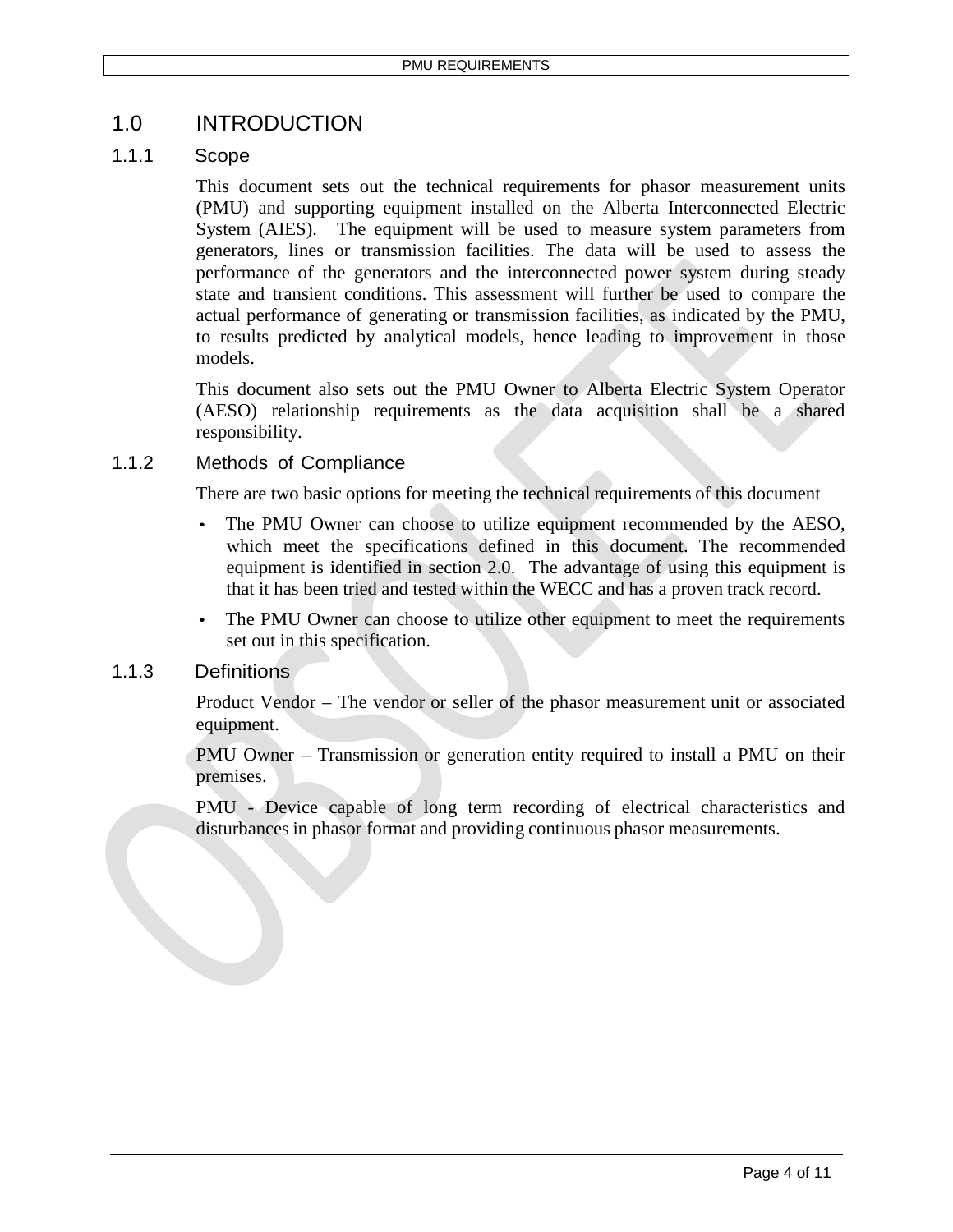# 2.0 TECHNICAL REQUIREMENTS

### 2.1 PMU REQUIREMENTS

The AESO recommends the use of the Macrodyne model 1690M, the ABB model RES 521\*1.0, or the Hathaway IDM 32/64. These units meet the PMU requirements specified within this section. The phasor monitoring unit and supporting equipment shall have the following capabilities:

#### 2.1.1 Functional

- Shall have at least 15 analog inputs and 8 digital (event) inputs.
- Power supply to the equipment shall be provided by Uninterruptible Power Supply (UPS) capable of operating the recorder for at least eight hours in the event of loss of main power.
- The data interface of the hardware shall be PC compatible.
- PMU shall have one or more data ports port(s) used for remote access, local access and for continuous data provision to an external system for AESO use.
- A frequency response of 0-10 Hz minimum.
- A sample rate of at least 20 samples per second and no more than 60 samples per second digital storage rate per analogue channel. Sample rates shall be user selectable.
- Data resolution no less than 12 bit.

#### 2.1.2 Time Tagging Capability

An external antenna shall connect to the GPS clock in the PMU. The PMU clock must be set to UTC time. The monitoring equipment shall be capable of time synchronization, and shall have time accuracy and time tagging as follows:

- Capable of interfacing with satellite time clock.
- Phase angle accuracy within 1 degree.
- Events to be time tagged to within  $+/- 50 \text{ }\mu\text{s}$ .
- Backup clock shall be provided to time events in case of GPS failure (manufacturer to state free run accuracy).

#### 2.1.3 Triggers

External event triggers (digital triggers)

- Tripping of generator breaker (based on breaker contact status).
- Tripping of other breakers depending on station configuration (based on breaker contact status).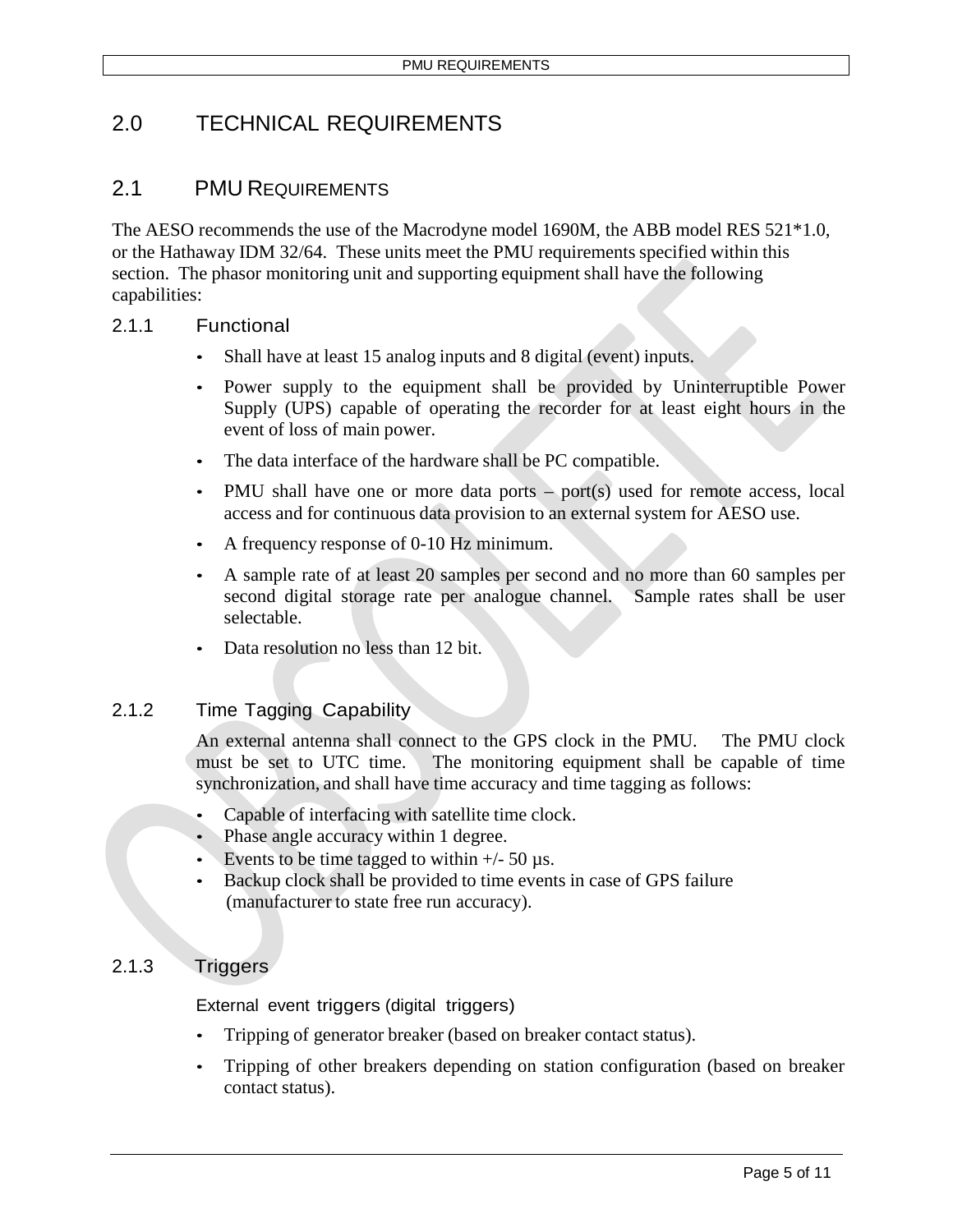Manual Initiation

- Local
- **Remote**

Frequency and kV

- User defined thresholds of frequency, high and low from nominal 60 Hz levels.
- User defined thresholds of voltage, high and low.
- Separate rate of change triggering.

#### 2.1.4 Output Data

#### Data Format

Data formats shall meet IEEE 1344 standard or PC37.118.

Data Conversion for Compatibility Using Other Data Analysis Software

The following data compatibility requirements shall be met:

• All records compatible for data conversion and display using other third party software applications (such as DADisp, MatLab, LabView v2.54, Power Technologies PSS/E, General Electric PSLF, PhasorFile, PSMtools v060200, etc.). WECC distributed PMU Streamreader software achieves this compatibility when using recommended PMUs in section 2.1. Using other technologies will require the PMU Owner to provide the interface software to achieve this.

Data Storage Capability

• Capability to store at least seven days of triggered data, as well as transmit continuous data streams.

#### Record Storage for Triggered Events

The monitoring equipment shall be capable of storing data associated with a triggered event as follows:

Pre trigger

Minimum of 10 seconds (typical storage is 1 sec to 30 minute range).

#### Post trigger

- Minimum of 50 seconds (typical storage is 1 sec to 30 minute range).
- Will continue to store records when a trigger threshold has been initiated.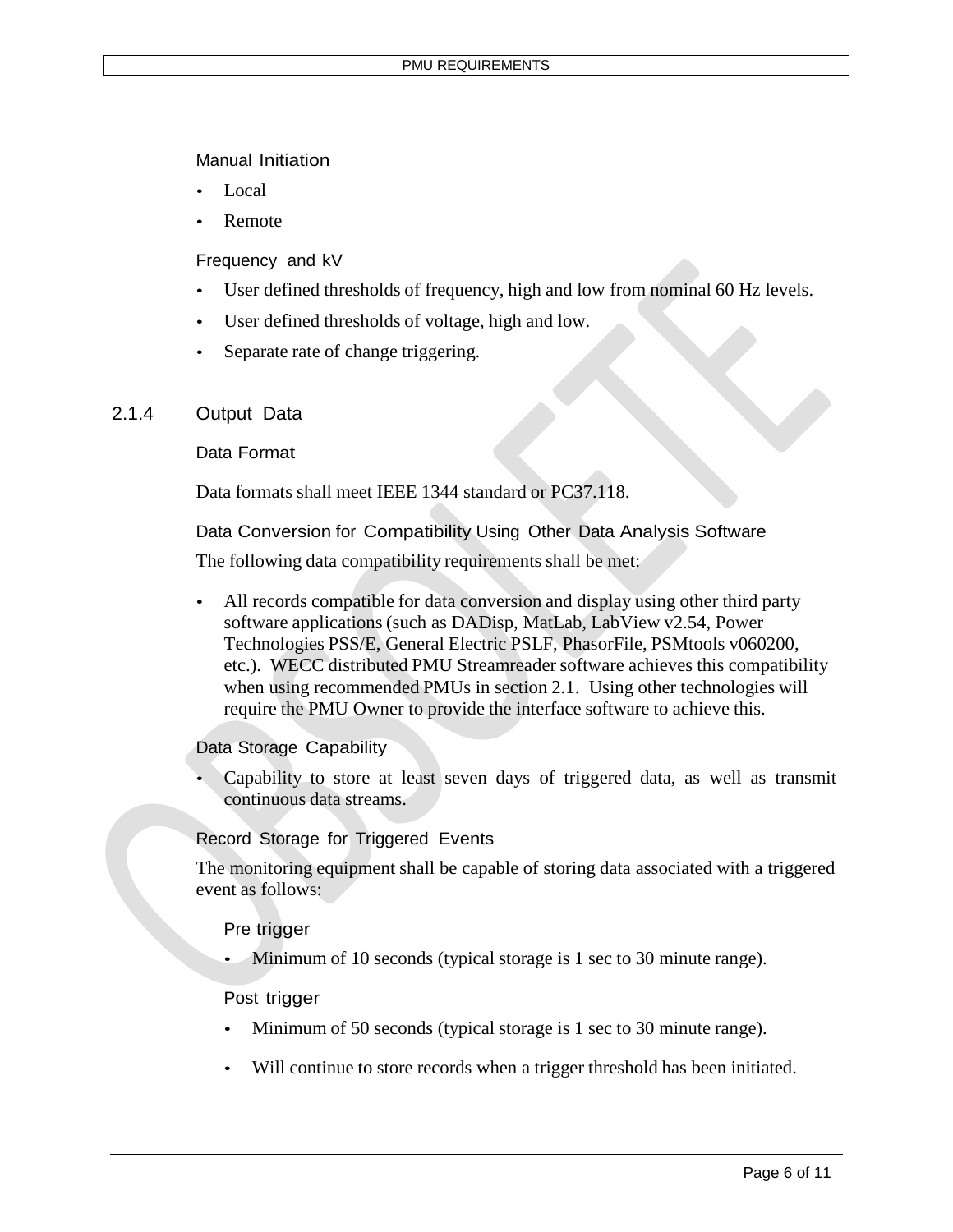#### Measurable Data

Output data from the PMU unit will include, at a minimum, the following quantities:

- Positive sequence voltage and current .
- System frequency based on monitoring selected channel(s) of input voltage(s).
- Phase Angle the monitor must produce a voltage and current phase angle. When used with other system monitors, the voltage phase angle between buses can be measured.

#### 2.1.5 Preferred Additional Features

The following features are suggested as being useful, but are not part of the basic the AESO requirements:

- PMU equipment shall have an output that indicates triggered event and unit failure.
- Scalable hardware (disk space) is desirable.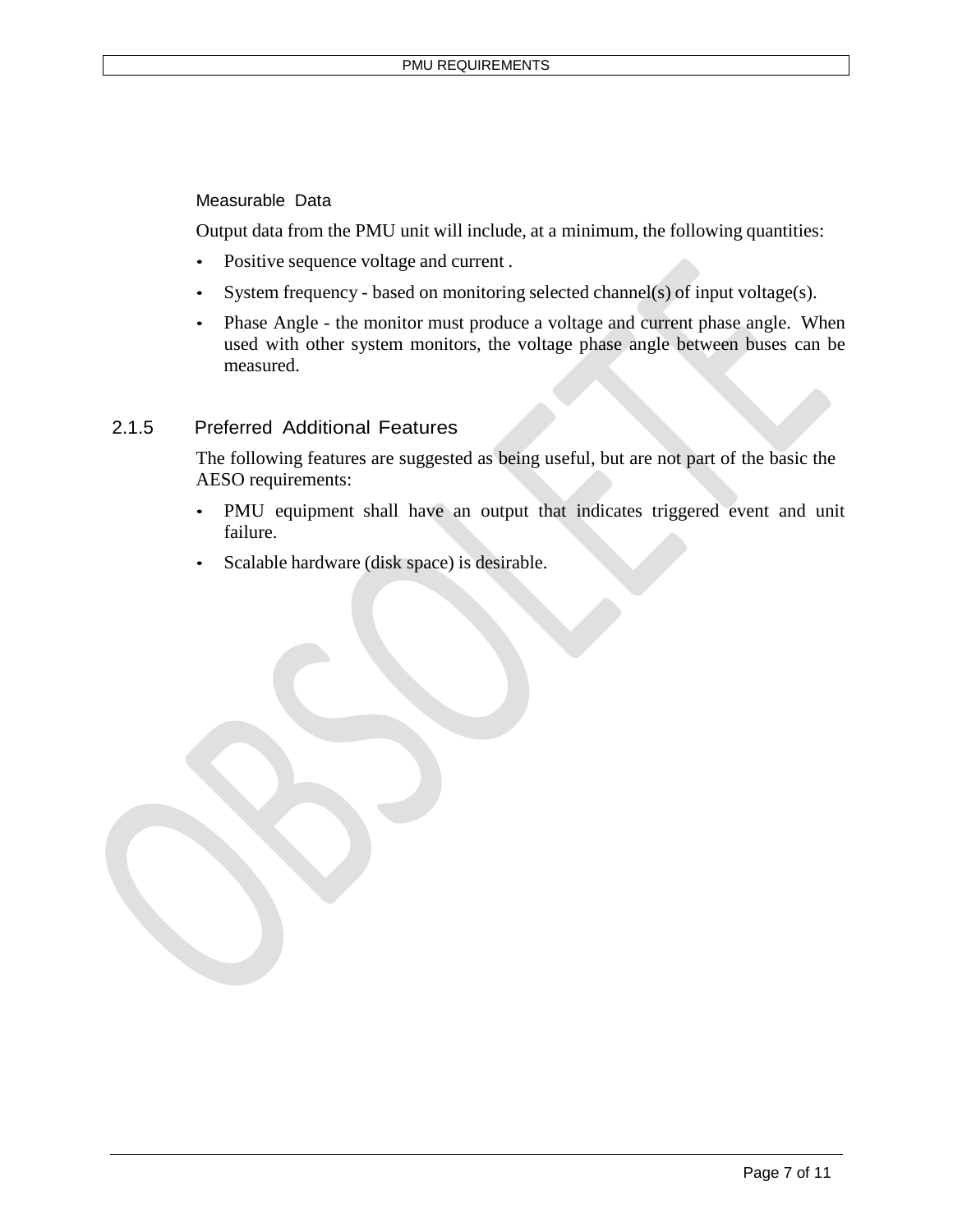### 2.2 PMU SUPPORT SYSTEM REQUIREMENTS

This section of the document aims to specify the requirements of the support system equipment needed in getting the data to the AESO.

#### 2.2.1 System Setup

This system design involves a local PC connected to the PMU that stores and then sends the data to the AESO via Internet access (or any better communication link available is encouraged). There are two key pieces of software required to read, store and send the data. One is the PMU Streamreader software, provided by the AESO, used to read streaming data from the PMU and create and store .dst files. The second software application, cygwin, sends the files to the AESO. Using one of the recommended PMUs and meeting the following minimum PC requirements will make the PMU Owner compliant to the technical requirements within this document.

#### Minimum PC Equipment Required

- Industrial rated unit with
	- 1. 20 GB hard drive partitioned such that the data is stored separately from the operating system. E.g. drive C:\ 7G drive D:\13G
	- 2. 256 M RAM
	- 3. Pentium 3 700 MHz with 512Kb cache
	- 4. 56 k dialup modem for remote access
	- 5. Mouse
	- 6. Ethernet card
	- 7. CD read and write capability
	- 8. 1024x768 or higher resolution video subsystem
	- 9. 99.8% uptime (100 hrs/year minimum participant outage time)
- An Internet connection via
	- 1. 56Kmodem (will require a second modem for this option); or
	- 2. xDSL connection or cable connection
- Software requirements
	- 1. Windows 2000 (NT or XP will also work)
	- 2. PC Anywhere software version 10 or greater
	- 3. Cygwin base packages with additional tools for the transfer script (freeware)
	- 4. Industry standard security requirements
- DB9 cable pin-out supplied by the AESO.

Should Internet access be unavailable either for a short term or indefinitely to send data to the AESO, the PMU Owner shall take measures to regularly copy the data to CD and send it to the AESO.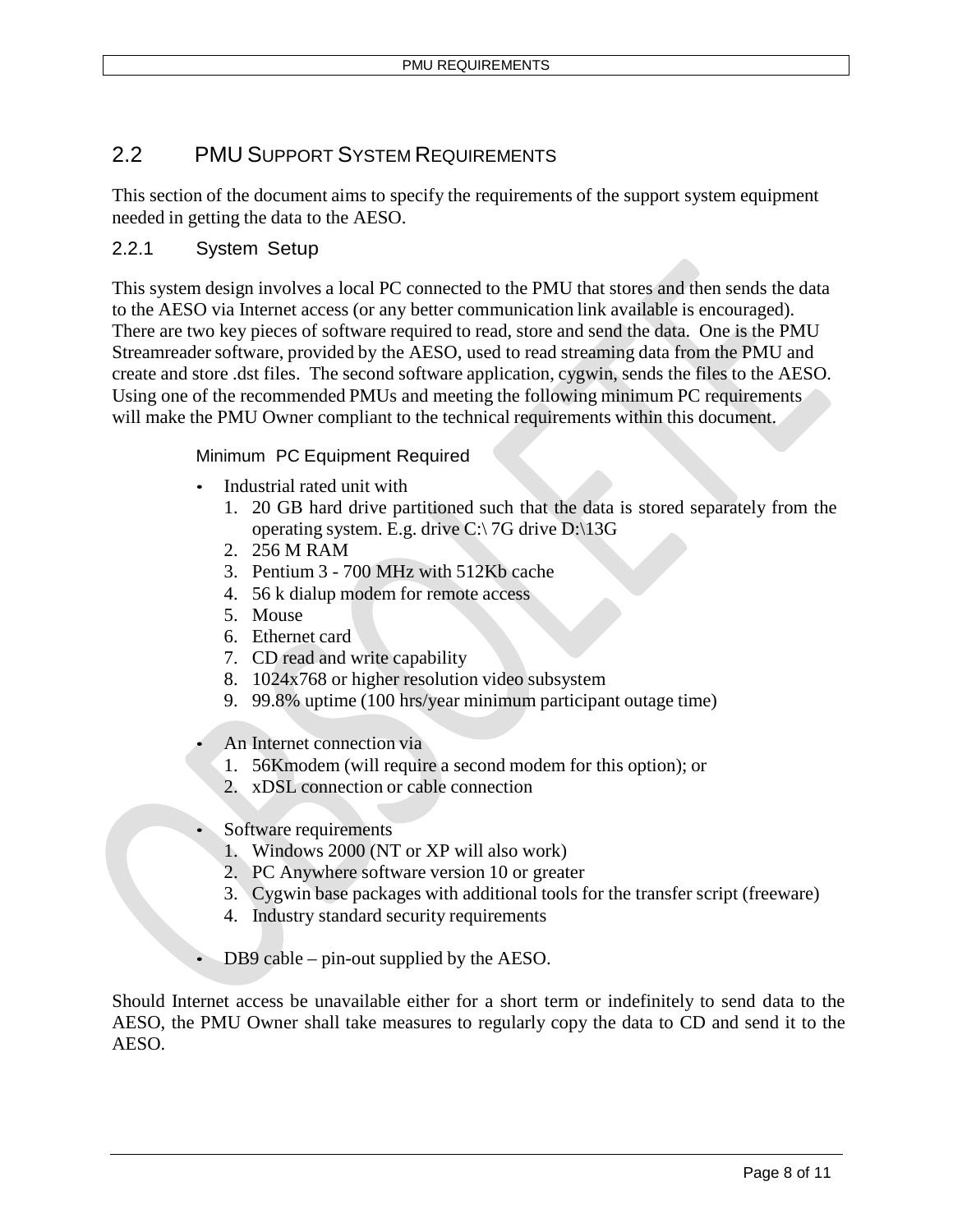#### 2.2.2 Data and System Access Capabilities

The system shall have the following capabilities for data access and changing settings. The capabilities will be available by way of either a local or remote interface.

- Record downloading (either on request or automatically downloaded to a master station data concentrator).
- Change of channel, event, or trigger description.
- If applicable, change of calculation assignment for calculated displayed quantities (MW, MVAr, and MVA).
- When applicable, change of user defined trigger levels, trigger calculations and any bandpass conditions.
- Software and hardware diagnostics.
- AESO to have provisions of dial-up access
- Remote start/reboot of the monitor at the PMU transmission or generation facility site.
- Easy to navigate GUI (HMI) (local or remote).

#### 2.2.3 Data Security

The system shall have, at a minimum, the following data security capabilities:

- Graduated security features.
- The PMU shall not lose any stored data for records that are either polled or automatically downloaded.
- Any system configuration files shall be secured through password protection of either the system measurement equipment or connecting modems.
- AESO highly recommends having the PMU Server behind the PMU Owners firewall.
- In addition AESO recommends the PMU Server be placed in the PMU Owners DMZ and the system configured with a static IP address.

#### 2.2.4 Data Display Features

The following are desirable data display features (available when PMU Streamreader s/w is used). It is recognized that the actual features available will depend on the capability of third party software.

- On screen comparison of up to six selected quantities.
- Simultaneous display of selected channels for multiple records.
- Interpolation between samples or calculated quantities.
- Automatic scaling and scale display.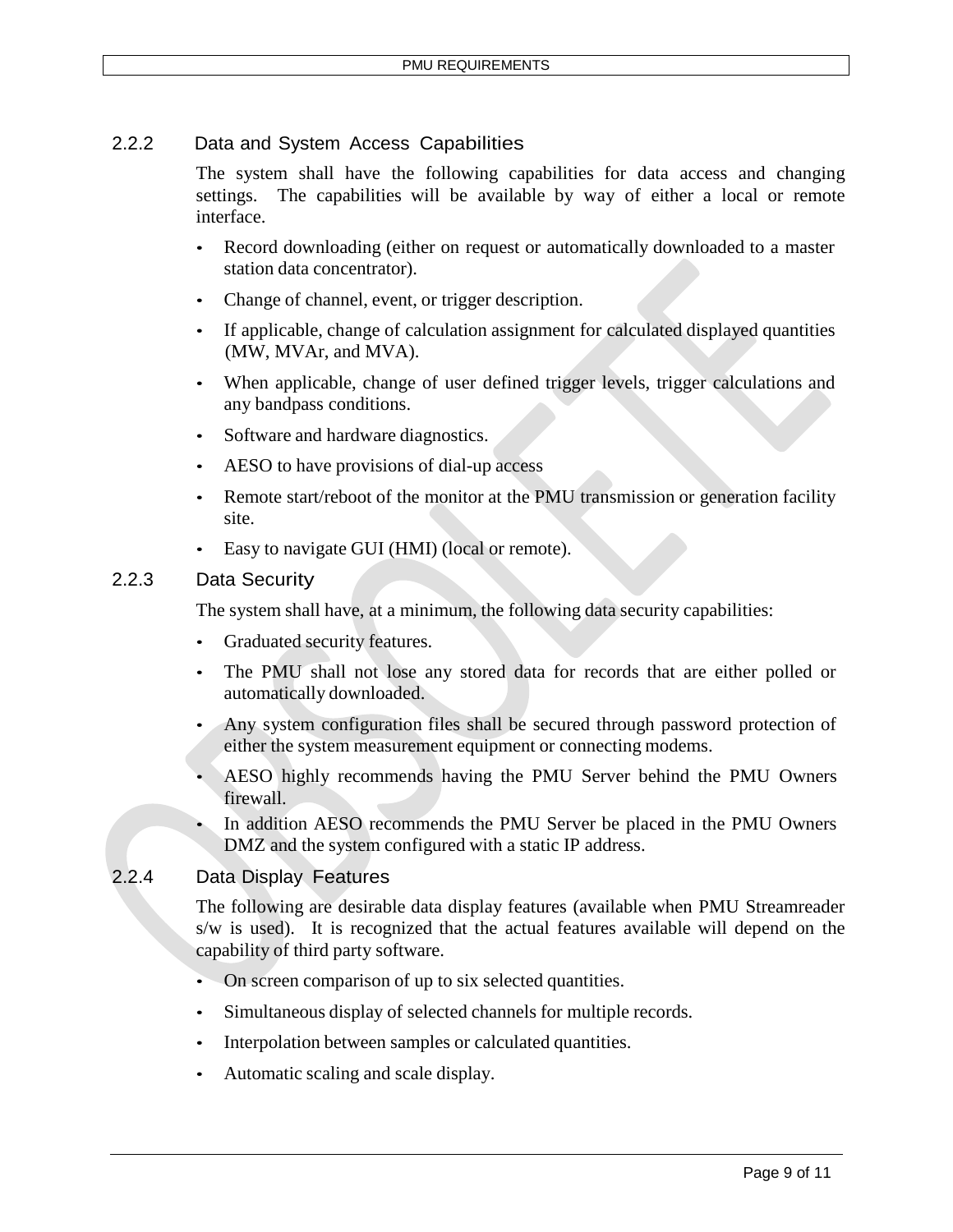• User - adjustable scaling for either or both time and quantities selected for display.

# 3.0 PMU OWNER TO AESO RELATIONSHIP

Part of this relationship and listed responsibilities is based on the use of the recommended equipment. If alternate equipment is selected, more alignment is required.

#### 3.1.1 Licensing Arrangements

- Software and hardware licensing shall be provided to the PMU Owner as well as the AESO.
- Both the AESO and the PMU Owner shall be provided with software to access and save data from the PMUs.

#### 3.1.2 Setup, Commissioning and Support

- PMU Owner shall arrange a field visit by Product Vendor to provide orientation on system and aid in system setup and commissioning. This shall also include testing of all remote data access and setup features as specified.
- PMU Owner is responsible for resolution of all problems associated with the system measurement equipment located at the PMU transmission or generating facility.
- PMU Owner is responsible for the installation, verification, and setup of PCAnywhere. The AESO will require a phone number, admin account, and a password to access.
- The AESO is responsible for the installation of Cygwin and the additional packages needed for the transfer of PMU data to AESO. The AESO will assist in the set up of the encryption. The AESO will be responsible for the installation and commissioning of the PMU Streamreader.
- The PMU Owner is responsible to ensure there is a continual flow of information from the PMU site to the AESO. The PMU Owner shall attempt to resolve data issues within five business days of its discovery. Once a data issue or problem has been discovered, the AESO must have a pre-arranged contact from the PMU site available for consultation as soon as possible. If there has been a break in the transfer of data, the PMU Owner must store the missing data on a CD and send it to the AESO.
- PMU Owner to provide at least five-business days notice to the AESO if support, planned maintenance, or a site visit by the AESO personnel is required.

#### 3.1.3 Documentation

Complete documentation is required to support system setup, operation and maintenance. The documentation shall include following:

1. Procedures for system setup and use with regards to all specified features.